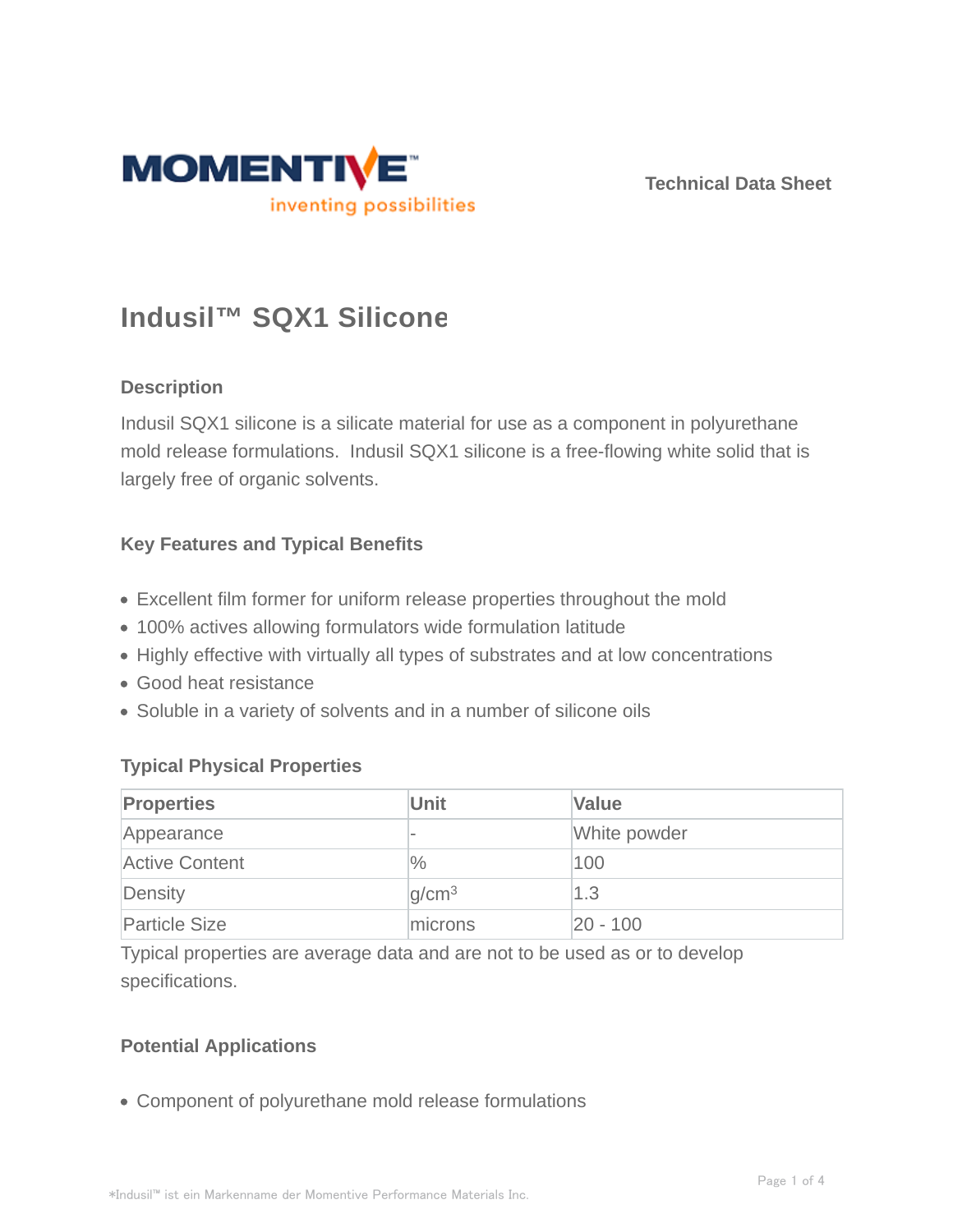- Component in release formulations for virtually all types of substrates, especially those that need good film formation such as tires, bladders and metal die castings
- Component of PVC plastisol foaming formulations

#### General Considerations for Use

Typical concentrations of Indusil SQX1 silicone in the final formulation range from 0.5 to 5% depending on the desired effect to be achieved.

Indusil SQX1 silicone is soluble in aliphatic and aromatic solvents, isopropyl alcohol and polydimethylsiloxanes. It is not soluble in water, certain mineral oils or certain organic waxes.

For best results, dilute the product in an appropriate solvent to the desired concentration prior to introduction to the finished release formulation. Solutions containing up to 40% of Indusil SQX1 silicone in a solvent can be prepared.

#### **Patent Status**

Nothing contained herein shall be construed to imply the nonexistence of any relevant patents or to constitute the permission, inducement or recommendation to practice any invention covered by any patent, without authority from the owner of the patent.

#### **Product Safety, Handling and Storage**

Customers should review the latest Safety Data Sheet (SDS) and label for product safety information, safe handling instructions, personal protective equipment if necessary, emergency service contact information, and any special storage conditions required for safety. Momentive Performance Materials (MPM) maintains an aroundthe-clock emergency service for its products. SDS are available at www.momentive.com or, upon request, from any MPM representative. For product storage and handling procedures to maintain the product quality within our stated specifications, please review Certificates of Analysis, which are available in the Order Center. Use of other materials in conjunction with MPM products (for example, primers) may require additional precautions. Please review and follow the safety information provided by the manufacturer of such other materials.

## **Limitations**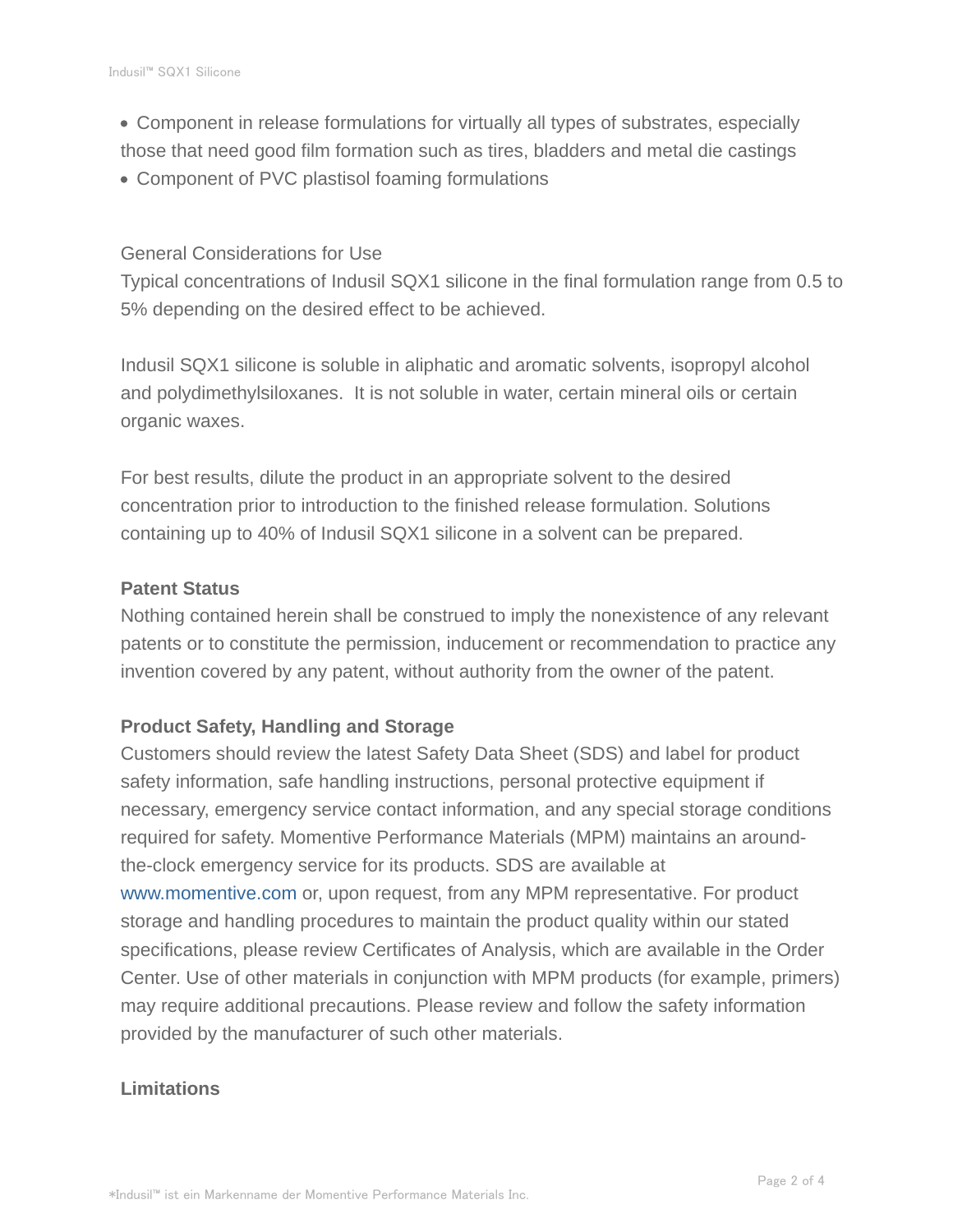Customers must evaluate Momentive Performance Materials products and make their own determination as to fitness of use in their particular applications.

## **Contact Information** Email commercial.services@momentive.com

#### **Telephone**

| <b>Americas</b>      | <b>Latin America</b> | <b>EMEAI- Europe, Middle</b><br>East, Africa & India | <b>ASIA PACIFIC</b> |
|----------------------|----------------------|------------------------------------------------------|---------------------|
| +1 800 295 2392      | <b>Brazil</b>        | <b>Europe</b>                                        | <b>China</b>        |
| Toll free*           | +55 11 4534 9650     | +390510924300                                        | 800 820 0202        |
| +704 805 6946        | <b>Direct Number</b> | Direct number                                        | Toll free           |
| <b>Direct Number</b> |                      |                                                      | +86 21 3860 4892    |
|                      |                      |                                                      | Direct number       |
| *All American        | <b>Mexico</b>        | India, Middle East &                                 | Japan               |
| countries            | +52 55 2169 7670     | <b>Africa</b>                                        | +81 3 5544 3111     |
|                      | <b>Direct Number</b> | + 91 44 71212207                                     | Direct number       |
|                      |                      | Direct number*                                       |                     |
|                      |                      | *All Middle Eastern                                  | <b>Korea</b>        |
|                      |                      | countries, Africa, India,                            | +82 2 6201 4600     |

For literature and technical assistance, visit our website at: www.momentive.com

## **DISCLAIMER:**

**THE MATERIALS, PRODUCTS AND SERVICES OF MOMENTIVE PERFORMANCE MATERIALS INC. AND ITS SUBSIDIARIES AND AFFILIATES (COLLECTIVELY "SUPPLIER"), ARE SOLD SUBJECT TO SUPPLIER'S STANDARD CONDITIONS OF SALE, WHICH ARE INCLUDED IN THE APPLICABLE DISTRIBUTOR OR OTHER SALES AGREEMENT, PRINTED ON THE BACK OF ORDER ACKNOWLEDGMENTS AND INVOICES, AND AVAILABLE UPON REQUEST. ALTHOUGH ANY INFORMATION, RECOMMENDATIONS, OR ADVICE CONTAINED**